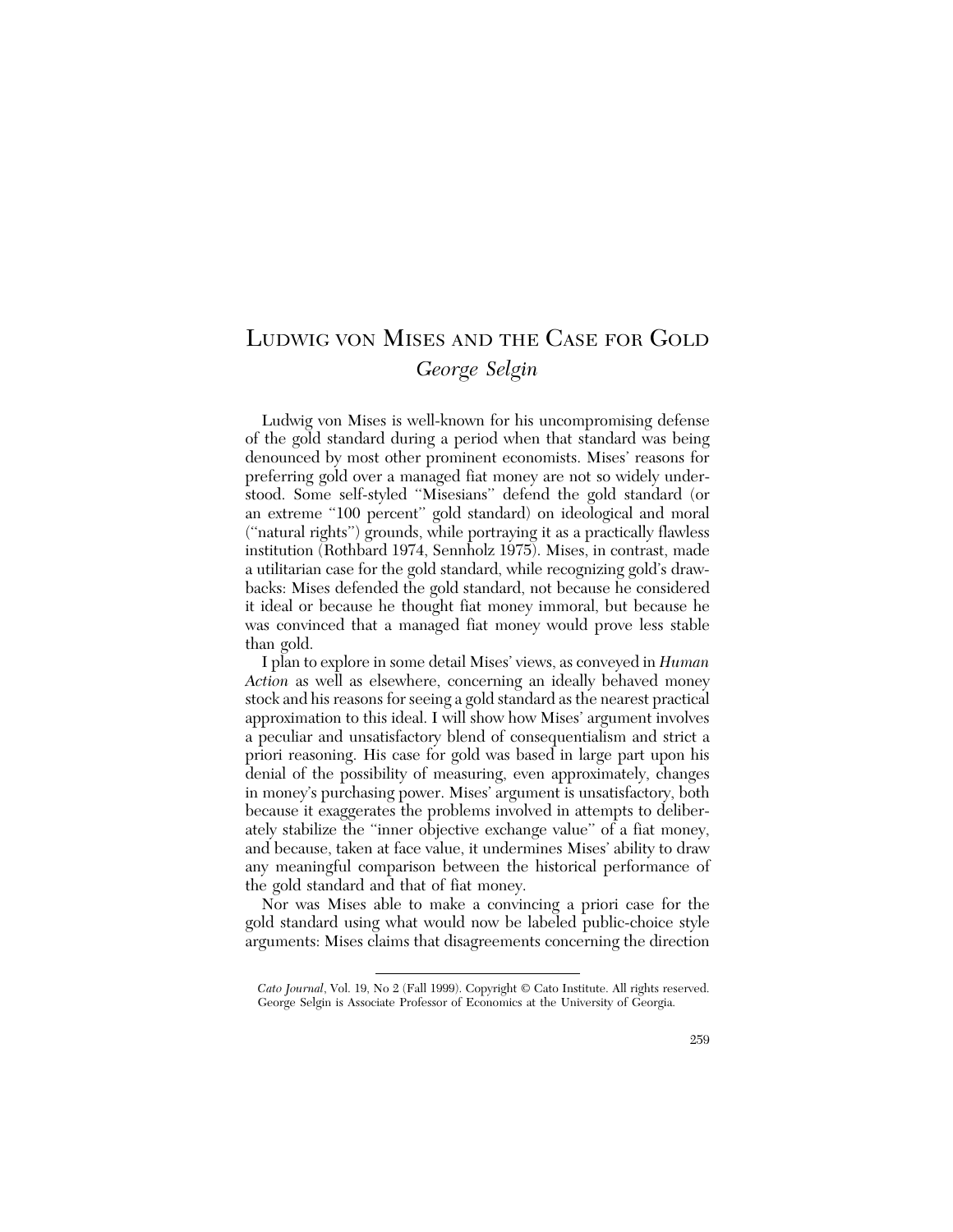and extent of changes in money's purchasing power must render a managed fiat money a plaything of politics. But Mises himself admits that this problem can be overcome by making deliberate changes to the growth rate of the money stock only in so far as these serve to avoid ''obvious'' changes in money's purchasing power—changes that reveal themselves in all credible price indexes. It is not clear that such a crudely managed fiat money would prove less stable than gold in practice, especially in light of Mises' acknowledgement of the failure of the classical gold standard to prevent ''obvious'' changes in money's purchasing power. That the most dramatic, historical fluctuations in the value of money—the kind that can be recognized without the aid of statistics—have involved fiat moneys is itself not conclusive proof of the superiority of gold, because (as Mises himself admits) most such episodes occurred during fiscal emergencies of a kind that would typically involve a suspension of gold payments. The relevant question, therefore, is whether a managed fiat standard can outperform a gold standard in ''normal'' times. And this question cannot be answered on a priori grounds or by appeals to *verstehen*.

I conclude my critique of Mises by suggesting that he might have made a more convincing case for gold by observing that fiat money is likely to be mismanaged, not only owing to the multiplicity of priceindex targets, but also owing to constant pressure to target other economic variables, such as employment or interest rates. A regime aimed at stabilizing the value of fiat money is therefore likely to be short-lived. Although a gold standard administered by a central bank can also be abandoned ''with the stroke of a pen,'' a gold standard based on a free-banking regime of the sort Mises favored, where individual banks of issue cannot renege on their promises with impunity, embodies a much more credible commitment to long-run price stability. Empirical evidence of the sort Mises disdained supports this argument, showing the tendency for inflation to persist under fiat money, but not under the classical gold standard, where private banks' promises to convert paper money into fixed quantities of gold were strictly enforced. Mises failed to make a convincing case for gold, both by refusing to make use of available statistical evidence and by failing to recognize the role of free banking in achieving a credible commitment to maintain gold payments.

#### The Ideal of a Money of Constant Inner Objective Exchange Value

Contrary to the impression conveyed by some of his followers, Mises did not defend the gold standard on ideological or moral grounds. His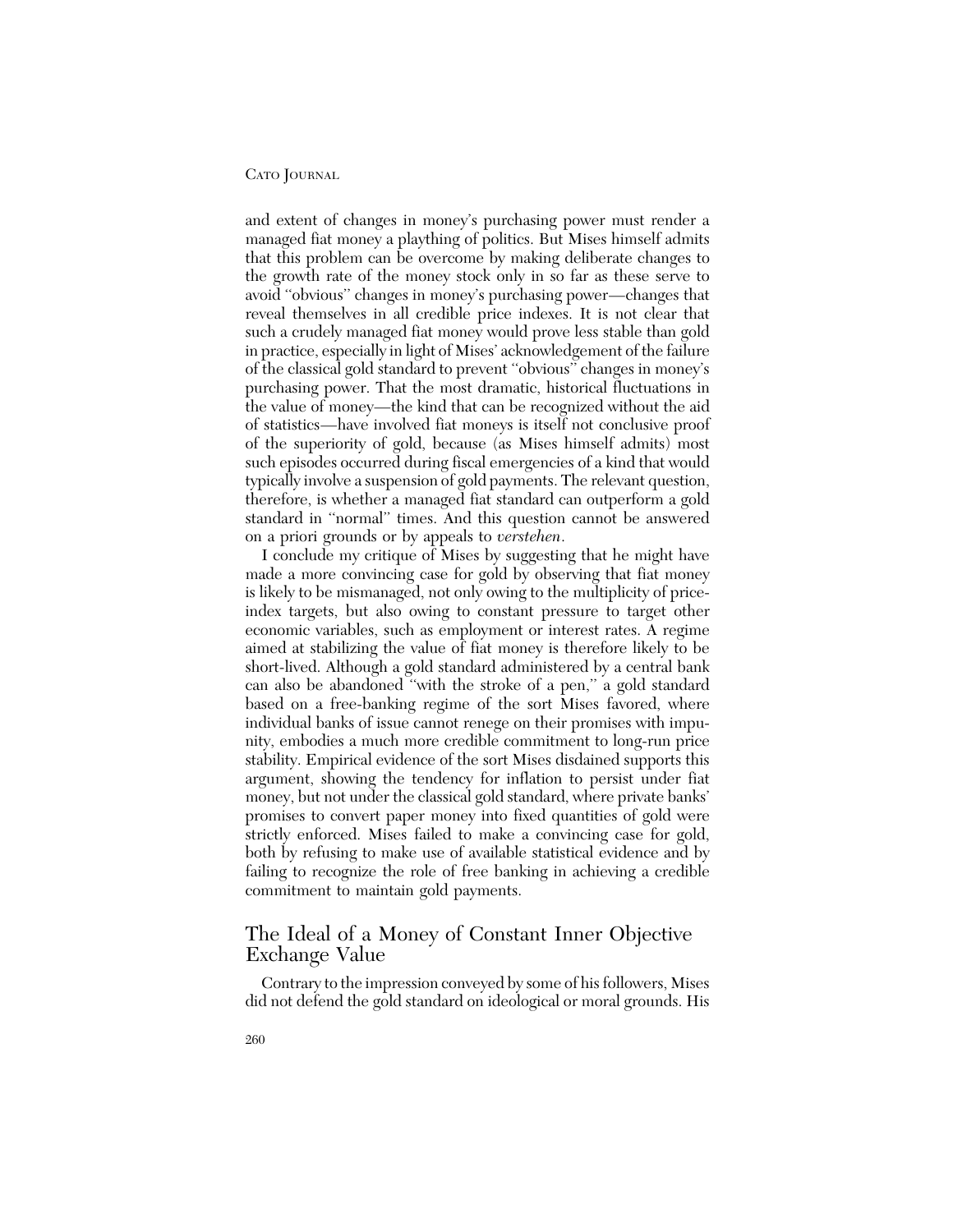defense of gold was based on his belief that the merits of particular monetary policies and regimes should be assessed according to their influence upon money's purchasing power or ''objective exchange value'' (Mises 1980: 258). Like modern-day monetarists, Mises recognized the potentially distorting effects of changes in money's objective exchange value, including the tendency of such changes to alter the distribution of income and wealth ''because individuals are apt to overlook the variability of the value of money'' and ''because variations in the value of money do not affect all economic goods and services uniformly and simultaneously'' (p. 225). The displacement of relative prices following excessive or deficient growth of the money stock ''falsifies accounts of profit and loss'' and thereby distorts real economic activity (p. 235). Although steady appreciation or depreciation of money may be fully anticipated and allowed for in the drawing of long-term money contracts, a variable objective exchange value of money is bound to distort other terms of exchange (p. 225).

It was natural for Mises, in preparing the second (1924) German edition of his *Theory of Money and Credit*, to devote more attention to the destructive consequences of inflation than to those of deflation. Still, Mises—unlike some of his later followers (e.g., Rothbard) does not by any means overlook the damage that deflation can do. Indeed, he recognizes at least one special social cost of deflation that does not arise in the case of inflation: under a gold standard, deflation becomes equivalent to a rising relative price of gold, which in turn means a greater diversion of resources to gold mining. Mises concludes from this that even a *steady* increase in money's objective exchange value would be undesirable under a gold standard.<sup>1</sup>

Although my summary of Mises' arguments thus far may make him appear to share the basic ideals of past and present advocates of pricelevel stabilization or zero inflation, a closer look at those arguments shows that he actually rejected the ideal of a money of constant purchasing power. Like Carl Menger and other 19th-century economists, and unlike modern proponents of zero inflation, Mises drew a distinction between changes in the exchange value of money originating on ''the goods (or commodity) side'' and ones originating ''on the money side.'' Although Mises rejected the equation of exchange as a device inconsistent with methodological individualism, his argument is most readily grasped by reference to the terms of that equation: let  $MV = Py$ , with the variables defined as usual. Rearranging gives  $1/P = y/MV$ : the purchasing power of money depends on the quantity

<sup>1</sup> Milton Friedman's ''optimum quantity of money'' argument does not necessarily apply to a commodity standard (see White 1999: 110–11).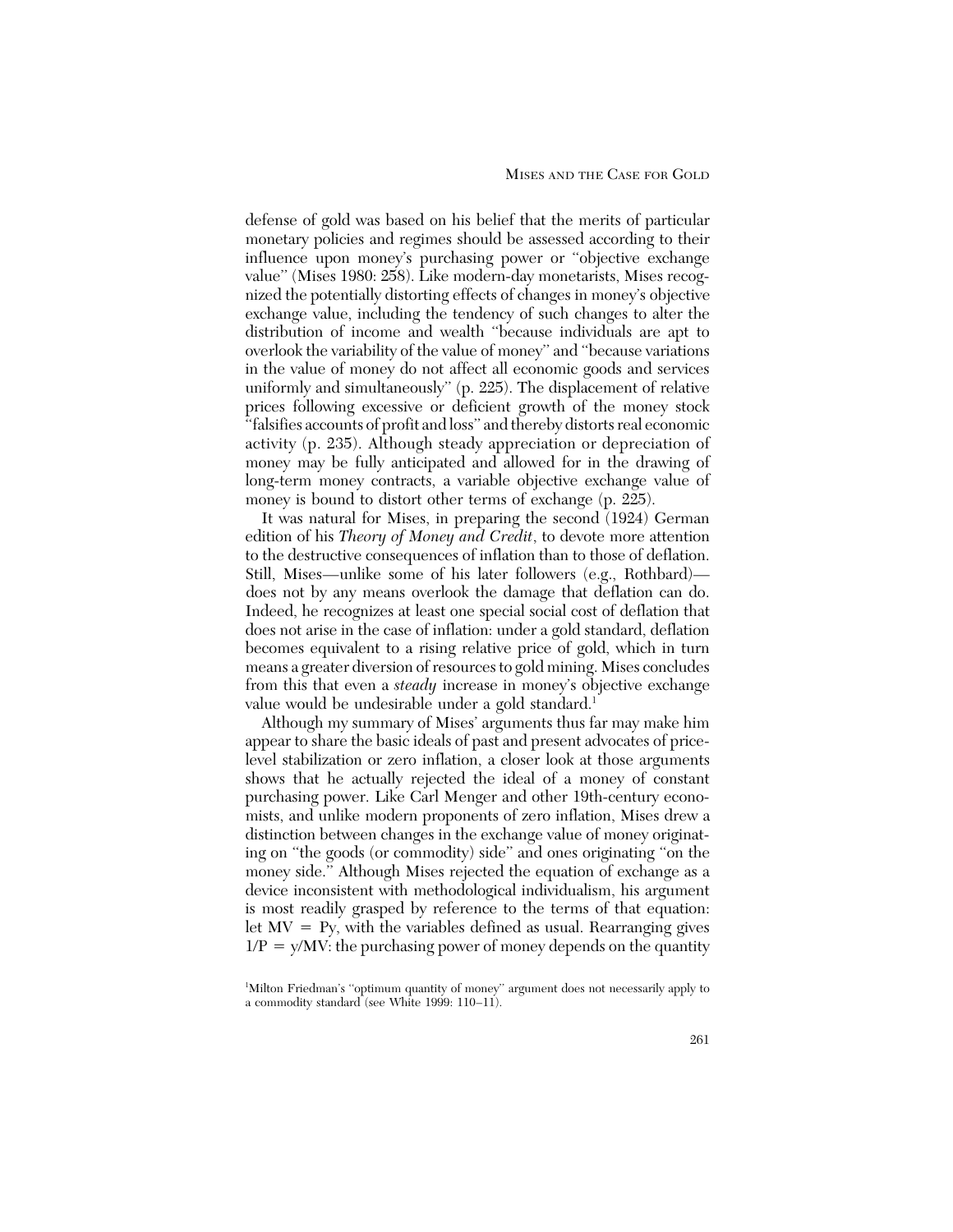of goods supplied as well as on the level of nominal income or spending. Changes in money's purchasing power that originate ''on the goods side'' are changes due to changes in y—the real supply of goods; changes in money's purchasing power that originate ''on the money side'' are changes due to changes in M or V—the supply of or (incomecompensated) demand for nominal money balances.

While recognizing that the more popular ideal was that of a money ''whose objective exchange value is not subject to any variation at all, *whether originating on the money side or on the commodity side*'' (emphasis in original), Mises held ''a money with an invariable exchange value, *so far as the monetary influences on its value are concerned*'' (emphasis added) to be the ideal ''of enlightened statesmen and economists'' (Mises 1980: 268–69). Mises drew a distinction between the "outer" and the "inner" exchange value of money, where the former is simply money's purchasing power as conventionally understood, while the latter reflects ''the money side'' determinants of money's purchasing power only and is therefore a measure of nominal expenditures. Mises' ideal of a money with a constant inner objective exchange value (but with an *outer* exchange value that varied directly with changes in real output) was thus, in essence, equivalent to the modern idea of a nominal income (GDP) target. Mises himself, however (perhaps because of his refusal to employ the equation of exchange as a tool of reasoning), never recognized the equivalence of a stable inner objective exchange value of money and stable nominal income. This failure caused Mises to exaggerate the difficulties involved in efforts to deliberately achieve an ''ideal'' money and to overstate the relative advantages of a gold standard.

# Managed Money: The Measurement Problem

Mises differed from proponents of zero inflation, not only because he rejected the treatment of a money of constant purchasing power as a theoretical ideal, but also because he denied that either the outer or the inner objective exchange value of money could be measured with any degree of precision. He therefore did not think the concept operational, in the sense of being capable of serving as a useful guide to a deliberate stabilization policy. Moreover, he believed that the managers of a (fiat) monetary standard would inevitably yield to political pressure, and especially pressure from advocates of inflationism (a policy aimed at deliberately reducing the inner objective exchange value of money), who would exploit the measurement problem by arguing for repeated revisions of the monetary policy target in a direction allowing for greater and greater monetary expansion. The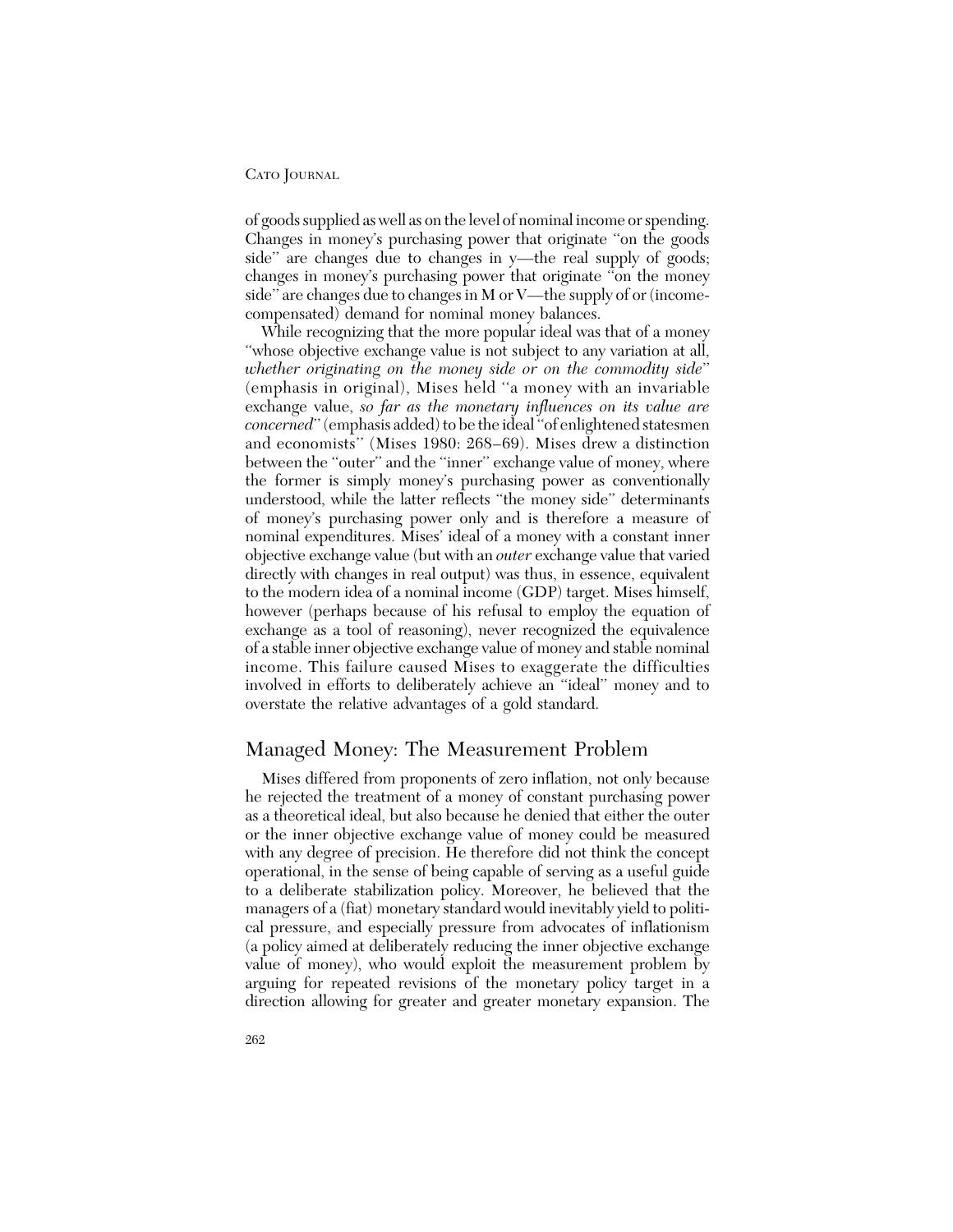practical result of this would be persistent depreciation of the (fiat) monetary unit.

In arguing against a policy of deliberate price-level stabilization, Mises recites the usual list of problems encountered in the construction of index numbers. These include the difficulty of allowing for changes in the quality and composition of available goods as well as the difficulty of assigning weights to prices of commodities in order to adjust for the commodities' varying degrees of prominence in consumer purchases (Mises 1990: 86–89; 1978: 87–89). Rather than merely concluding (as many other economists have) that such indexnumber problems prevent changes in the objective value of money from being observed with precision, Mises insists that they do not even allow us to say, except perhaps in extreme cases (when resort to index numbers would be otiose) whether the purchasing power of money is rising or falling. ''The statements of the average man,'' Mises writes (1980: 177–78), "would almost form a better substantiation of the fact of a progressive fall in the objective exchange value of money than can be provided by all the contents of voluminous statistical publications.'' He concludes that, ''Since it is impossible to measure fluctuations in the objective exchange value of money, even only approximately, we are not able to judge whether the increase of [the money stock] that has occurred during the last century [has] kept pace with the increase in the demand for money . . . or fallen behind it, or outstripped it'' (p. 353). Because variations in the purchasing power of money cannot be measured with any degree of accuracy, efforts to adjust money growth in order to deliberately stabilize that purchasing power ''run the risk of giving the wrong dose.'' Even if we could ''roughly tell the direction in which we should work . . . we still have nothing to tell us how far we should go'' (p. 257).

Mises assumes that the problems involved in attempts to measure and stabilize the purchasing power or *outer* objective exchange value of money are merely compounded by the need to distinguish between money's inner and its outer exchange value, so as to allow those ''price movements which lie on the side of commodities'' (Mises 1980: 218). Judged from a modern perspective, he seems to be mistaken: The norm of a stable inner objective exchange value of money is, as we have noted, equivalent to a stable nominal income norm. Although no unique and precise measure of nominal income exists, measures of nominal income are widely available and relatively closely correlated with one another, and the measurement of nominal income is at least not complicated by the sort of index-number problems involved in attempts to measure the outer exchange value of money. Mises' strictures against the employment of any price index as a monetary target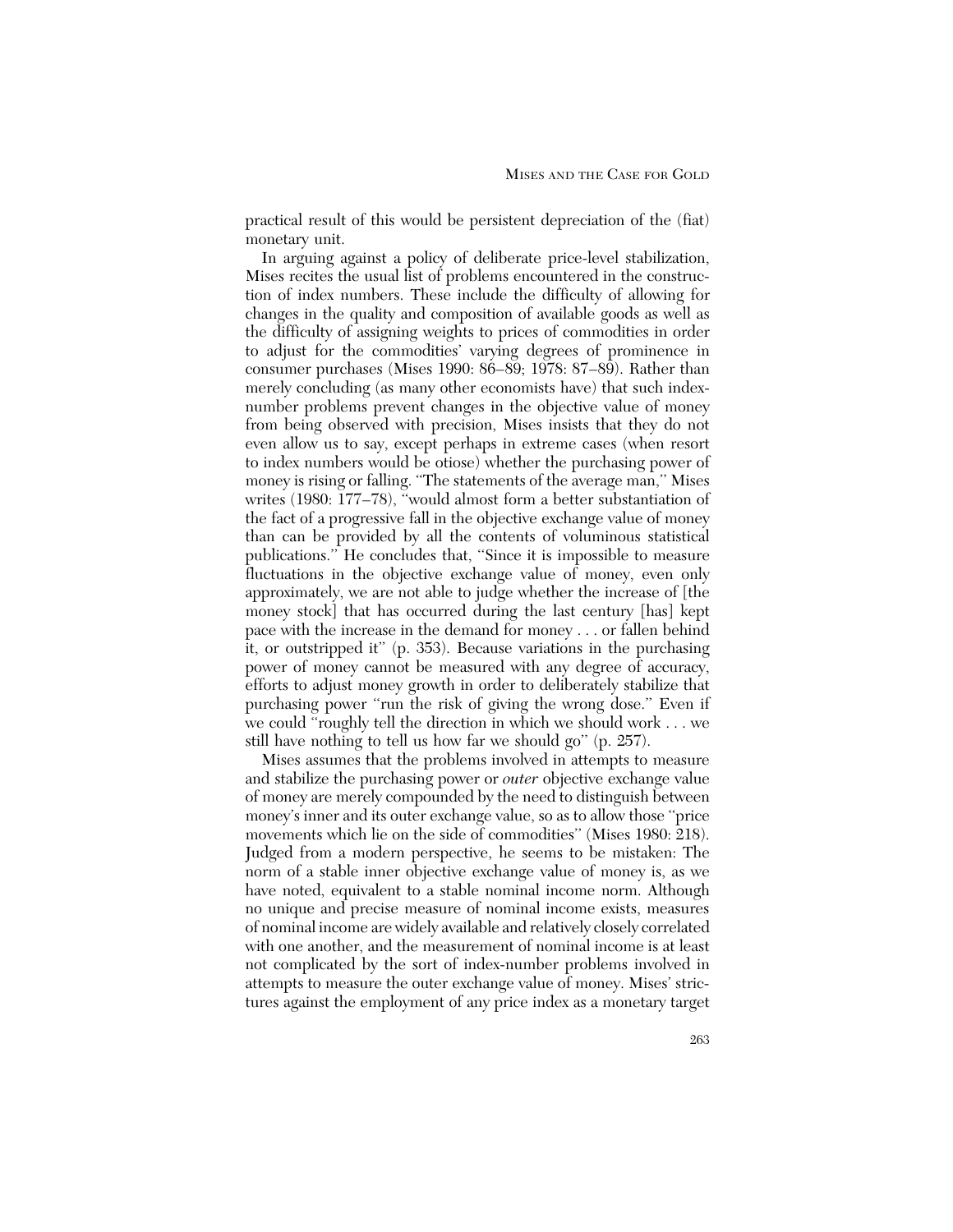#### CATO JOURNAL

do not nowadays constitute equally compelling arguments against attempts to implement deliberately Mises' own preferred monetary policy ideal. The lack of good *historical* nominal income statistics, from the early 20th century or earlier, does nevertheless make it necessary to rely upon early price indexes for judging the *historical* performance of alternative monetary arrangements. Moreoever, even today the lack of perfect correlation among various nominal income indices suggests that they are also imperfect indicators of movements in money's inner objective exchange value.

Mises favored a gold standard, not because he believed that it would succeed in entirely avoiding fluctuations in nominal income (or the ''inner objective exchange value of money''), but because he believed that the fluctuations that were likely to afflict a gold standard would be of minor significance compared with those that would characterize a managed fiat money. In 1934 Mises observed that, although a gold standard

introduces an incalculable factor into economic activity . . . it does not lay the prices of commodities open to violent and sudden changes from the monetary side. The biggest variations in the [inner objective exchange] value of money that we have experienced during the last century have originated not in the circumstances of gold production, but in the policies of governments and banks-of-issue [Mises 1980: 24].

The deflation of the 1930s itself was, according to Mises, not proof of the instability of gold but rather evidence of the damage caused by attempts to circumvent the gold standard:

The thing for which the monetary system of our time is chiefly blamed, the fall in prices during the last five years, is not the fault of the gold standard, but the inevitable and ineluctable consequence of the expansion of credit, which was bound to lead eventually to a collapse [Mises 1980: 30].

By substituting gold-bullion and gold-exchange standards for 19thcentury gold coin standards, central bankers were able, starting in the 1890s, to stretch available gold reserves, but only provided that creditor nations resisted the temptation to redeem their holdings of foreign exchange. In the late 1920s, the entire superstructure of inter–central bank credits so carefully erected during the preceding decades came tumbling down. It was ''not the old classical gold standard, with effective gold circulation,'' that failed after 1929; what failed was ''the gold 'economizing' system and the credit policy of the central banks of issue'' (Mises: 1990: 85).

In Mises' opinion, the gold standard should be held responsible, not for changes in money's purchasing power that stem from politically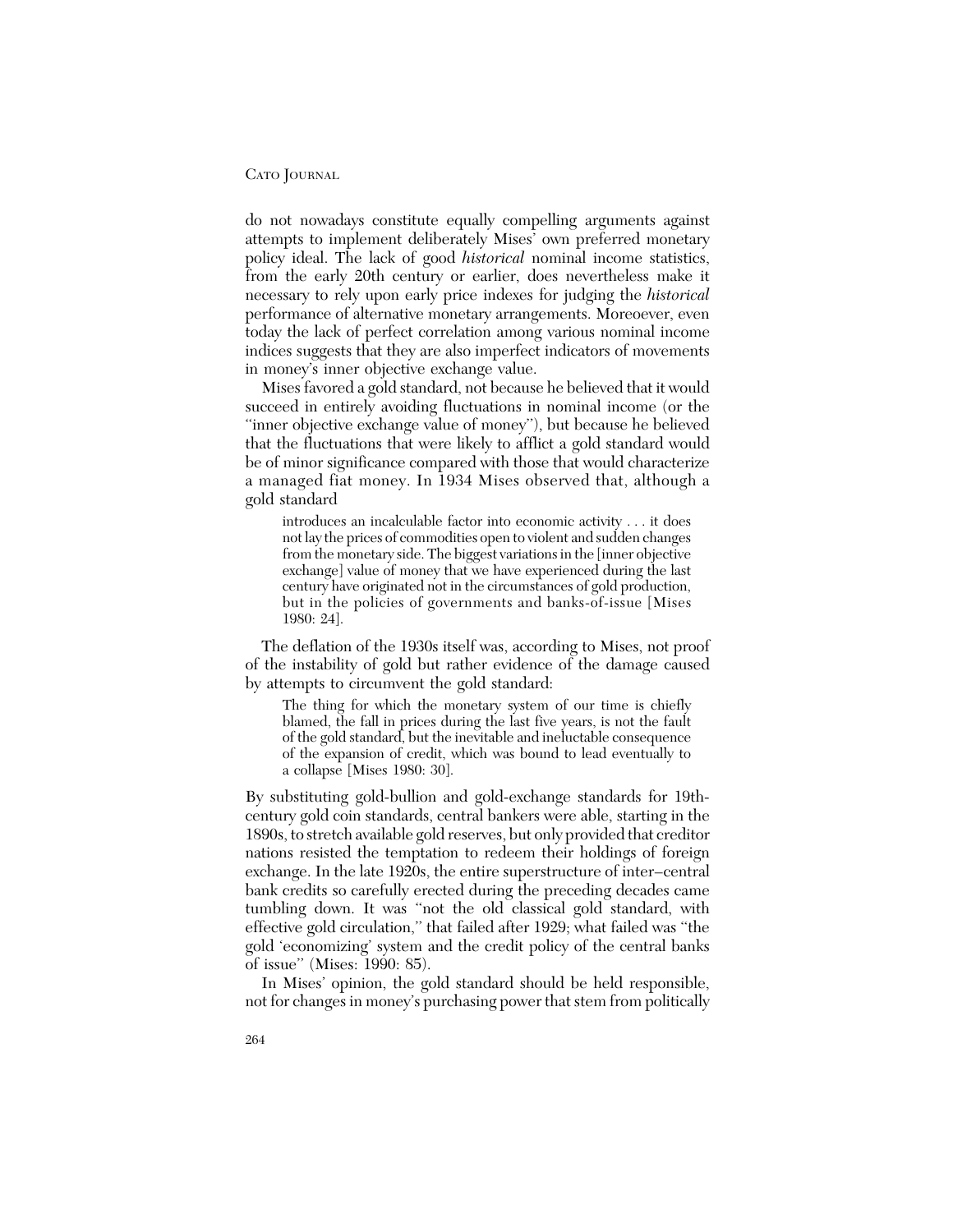inspired changes in the manner in which the gold standard is administered, but only for those changes in money's purchasing power that reflect ''fluctuations in the conditions of production of the metal and variations in the industrial demand for it'' (Mises 1990: 270). Although such fluctuations alone would render a gold standard imperfect, the variations in money's inner objective exchange value that could be attributed to them ''are not immoderately great.'' Moreover, even if they were greater, a metallic base money ''would still deserve preference over one subject to state intervention, since the latter sort of money would be subject to still greater fluctuations" (p. 270).

#### Tension in Mises' Arguments

A reader who has carefully followed Mises' arguments for gold up to this point may have noted a certain tension between them. On the one hand, gold is to be preferred to managed (fiat) money because of the lack of a reliable measure of money's purchasing power. On the other hand, gold is to be preferred to managed money because the gold standard is more stable in practice. Together these arguments beg the question: If the purchasing power of money cannot be measured with any degree of accuracy, how is it possible to conclude that the purchasing power of money is subject to greater variations under a managed monetary standard than under a gold standard? In *Human Action* Mises suggests that changes in the value of money, although they cannot be measured scientifically, are nevertheless capable of being assessed through the specific method of historical understanding (*verstehen*). It is hard to imagine, however, just how such understanding can be arrived at except by generalizing from observed movements in actual money prices (or nominal income). Statistical methods offer the best, albeit imperfect, means for making such generalizations in a more or less objective manner. In so far as they lack statistical support, Mises statements concerning the relative success of gold and fiat money in retaining a stable inner objective exchange value over time are hardly compelling. Mises, in other words, goes so far in attacking the very possibility of a scientifically managed money as to seemingly rule out the possibility of any scientific comparison of the historical performance of gold with that of irredeemable paper money.

Mises attempts to avoid self-contradiction by suggesting in places that very severe fluctuations in money's purchasing power can be recognized without statistical aids. In such cases ''all people agree'' that the value of money has moved in a particular direction (Mises 1966: 467). Price indexes, though they convey accurately enough the general direction of price movements during such episodes, are also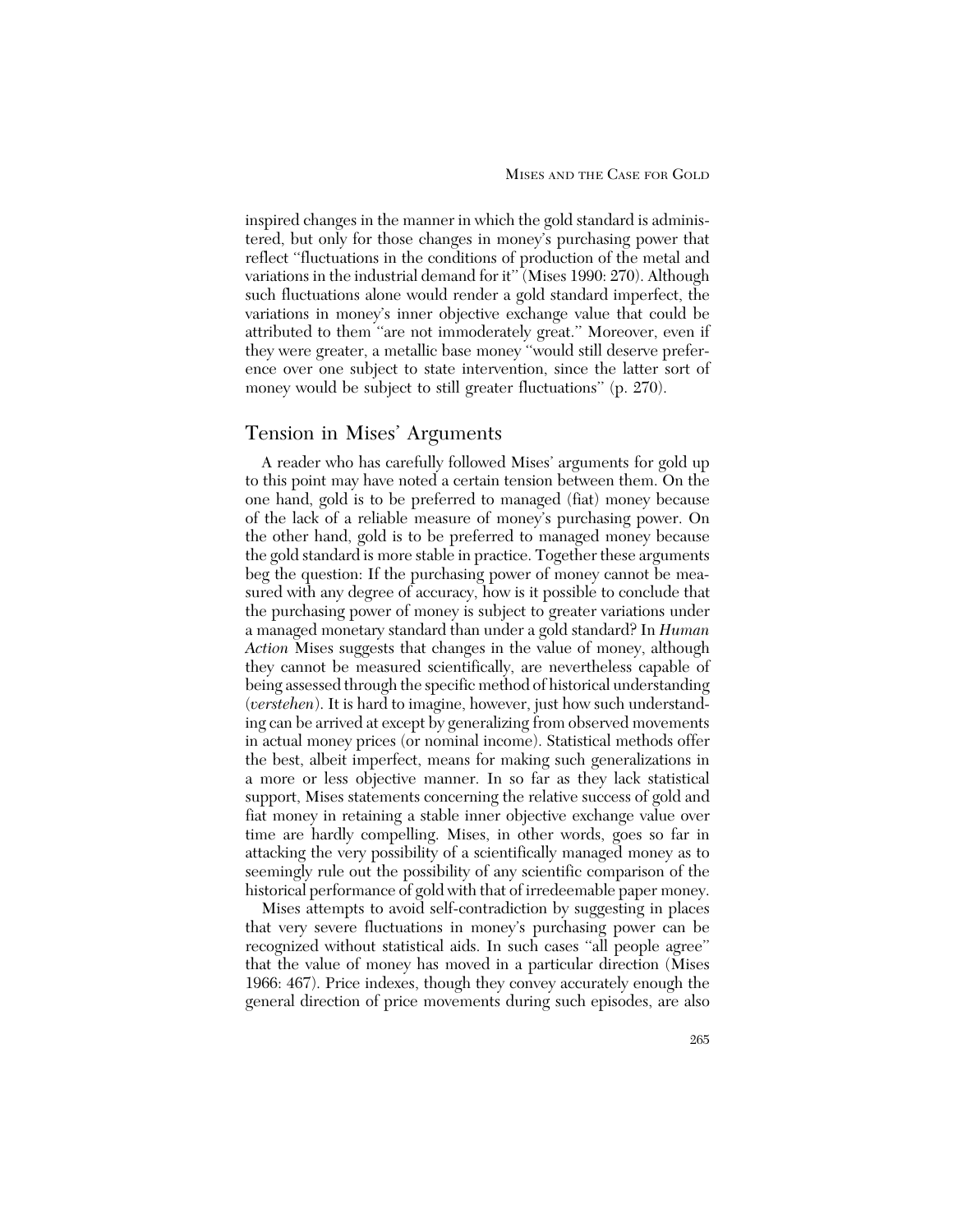unnecessary since they can only be trusted to the extent that they confirm that which is already obvious even to persons unfamiliar with official statistics. Mises' argument then reduces to the claim that the most extreme (and therefore most obvious) fluctuations in the purchasing power of money—like the German inflation of 1914 to 1923—have all involved fiat base moneys.

But this argument, too, seems far from adequate: Even though the most dramatic changes in money's purchasing power have involved fiat moneys, it does not follow that fiat money is generally inferior to gold. If the gold standard should not be blamed for changes in gold's purchasing power that were linked to politically motivated changes in the way the gold standard was administered (such as took place in the years surrounding the First World War), why should fiat money be considered inherently defective just because it, too, has occasionally been mismanaged? In principle, any monetary regime can be dismantled in response to some change in the state of the economy. Mises himself observed (1980: 435) how even relatively well-established gold standards had been abandoned ''with the stroke of a pen'' during wars. The question, then, is whether a gold standard regime is likely to be more robust to external shocks, and hence more ''credible,'' than a fiat money regime. Mises, unfortunately, never supplies theoretical reasons for his implicit belief that a gold standard is likely to last longer than a fiat-based regime aimed at deliberately stabilizing money's inner objective exchange value. Moreover, as we have seen, Mises resists offering any statistical evidence of gold's superior staying power. On the contrary, in observing how historical gold standards were often dismantled during emergencies, Mises leaves his readers with the impression that a gold standard offers no greater guarantee against sudden monetary depreciation than a managed fiat standard.

Mises is, in fact, unable consistently to adhere to his own strictures concerning the impossibility of tracking changes in the objective exchange value of money. Thus, he cannot resist contrasting the relatively large fluctuations in money's purchasing power that have characterized various fiat money regimes with the ''slow and comparatively slight movements in purchasing power'' that characterized the gold standard (Mises 1966: 425). He also observes that the purchasing power of money rose during the decades prior to 1896, but declined thereafter until the outbreak of the Great Depression (Mises 1978: 69; 1990: 83). It is hard to see how Mises could have based these claims on anything other than summary price statistics, notwithstanding his belief that such statistics ''are based on entirely false assumptions and display ignorance of the fundamental principles of both economics and history'' (Mises 1966: 467).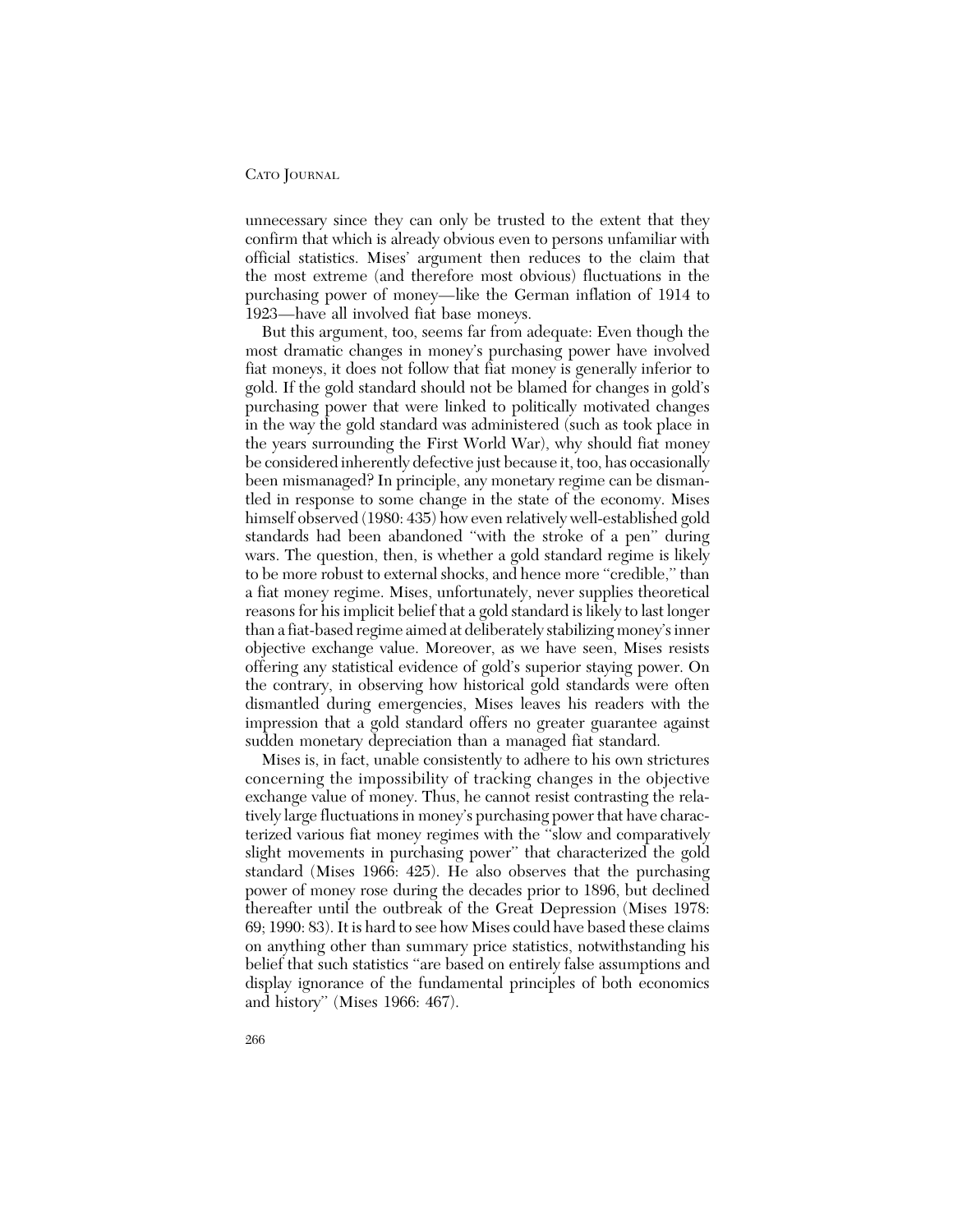Ultimately Mises has no choice but to abandon his extreme position concerning the uselessness of index numbers. This allows him to suggest that gold has indeed performed better historically than irredeemable paper. It also serves to effectively undermine his claim that measurement problems alone must render a managed money standard impracticable: ''The inadmissability of the methods proposed for measuring variations in the value of money does not obtrude itself too much if we only want to use them for solving practical problems of economic policy'' (Mises 1980: 222; compare Mises 1966: 411).

Thus, Mises admits that measurement problems do not pose any insuperable barrier to a scientifically managed money. Although the ideal of a money of constant inner objective exchange value may be unachievable, there is no compelling reason to believe that measurement problems alone must render a managed paper money standard inferior to an (also imperfect) gold standard. The case for preferring gold to paper must rest on other than merely technical grounds.

# A Public-Choice Case for Gold

Measurement problems are, in fact, only one of two potential drawbacks of managed money emphasized by Mises. The other, far more serious problem has to do with the tendency of a managed money to become subject to political pressures. According to Mises (1980: 258), once the principle is admitted that the state should deliberately attempt to influence the objective exchange value of money, ''immediately the most violent and bitter controversy will break out as to how far this principle is to be carried.'' The reason is one that might have been given by a member of the modern public-choice school: While a stable inner objective exchange value of money might be most consistent with overall macroeconomic stability, changes in money's purchasing power involve costs and benefits that fall disproportionately on particular interest groups, some of which are more politically powerful than others. In a democratic, fiat-money-employing nation, interest-group pressures will then tend to pull monetary policy away from a stable (inner or outer) exchange value ideal. To these pressures one must add the bias of government authorities themselves, who may favor an inflationary policy owing to its ability to augment government revenues in a manner that circumvents the democratic process altogether (Mises 1980: 253–55). For all these reasons, schemes like Irving Fisher's compensated-dollar plan must ultimately prove ''illusory and tantamount to open approval of the government's power to manipulate purchasing power according to the appetites of powerful pressure groups'' (1966: 443).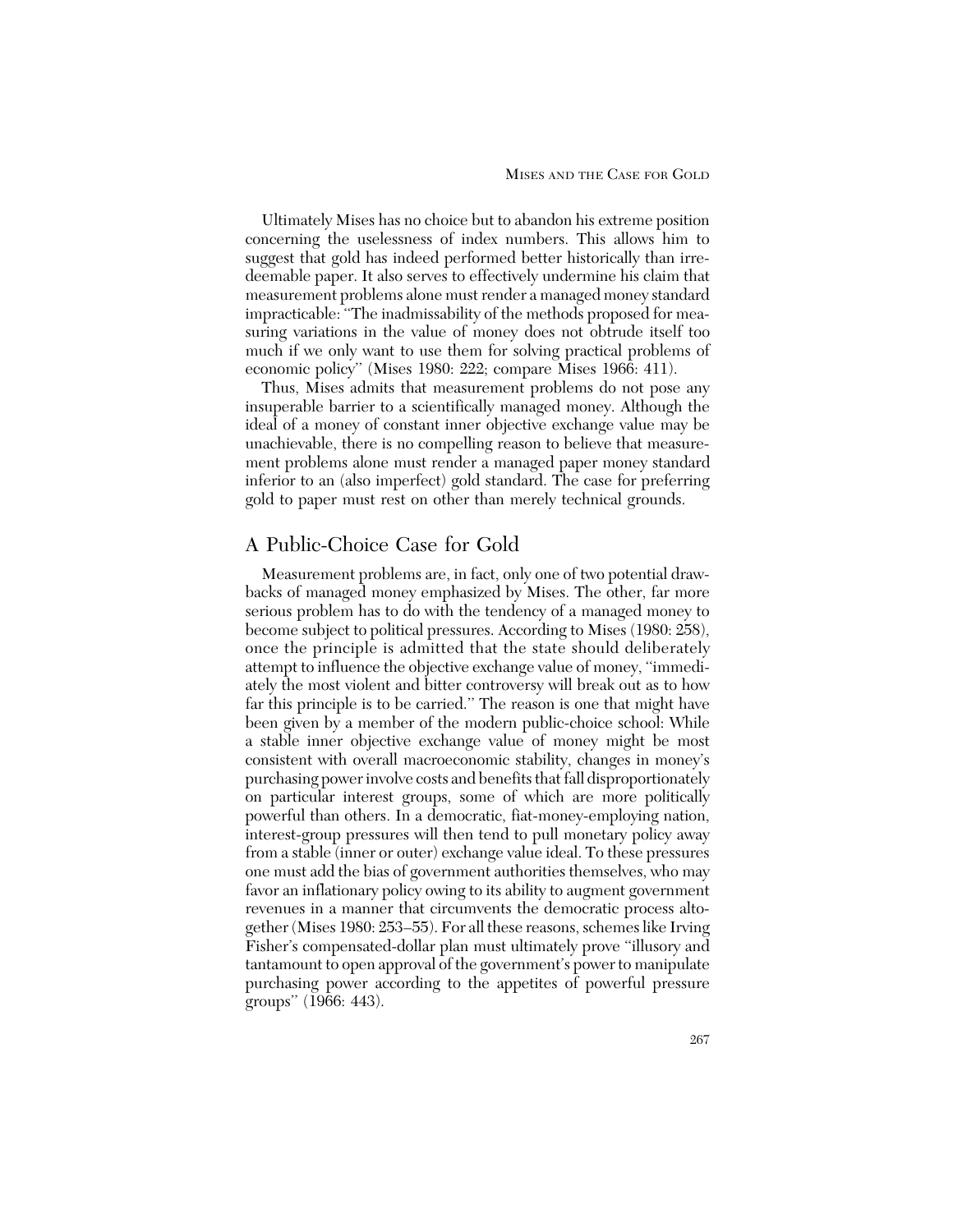The fact that there is no one precise and universally accepted way to measure money's purchasing power, even if it alone does not constitute a fatal flaw of managed money, does play into the hands of those interest groups that would abuse such a money. Once ''the credit policy of the central banks'' became ''dependent on the results of the index measurement, the various interest groups would immediately take sides on behalf of this or that method of calculation, according to whether they were interested in a rise or a fall of prices'' (Mises 1990: 87). This suggests that, at the very least, a managed-money policy should limit itself to preventing only ''those changes in purchasing power . . . which are admitted without question by all parties'' (p. 93).

Although this part of Mises' argument for gold may appear to rest upon a normative judgment favoring a particular distribution of income and wealth, Mises is quick to observe that the problem is not the government's desire to placate particular interest groups, but its employment of an inefficient and ultimately self-defeating means manipulation of the purchasing power of money—toward this end simply because this instrument allows government agents to avoid the costs of passing new legislation (Mises 1980: 262). Thus, inflationism is bad policy not because of the manner in which it redistributes wealth, but ''because it is incapable of fully attaining its goal and because it leads to consequences that are not, or at least not always, part of its aim. . . . Its popularity, in fact, is rooted in the difficulty of fully understanding its consequences" (p. 262).

Mises objects to deflationism—a policy aimed at deliberately increasing the inner objective exchange value of money—for the same reason that he opposes inflationism. Deflationism is, however, unlikely to be the actual outcome of a move to managed money, because it tends to erode government revenues while favoring interest groups that have ''not been particularly numerous or influential at any time in any country'' (Mises 1980: 264). Because he thought deflationism unlikely, Mises devoted relatively little attention to deflation as a theoretical topic.

Do Mises' claims concerning the likely politicization of a fiat standard amount to a convincing argument in favor of gold? That a fiat standard introduces an inflationary bias in monetary affairs seems indisputable. But whether that bias renders a fiat money on the whole less desirable than a gold standard does not seem to be a question that can be settled on a priori grounds. Yet Mises, in both *The Theory of Money and Credit* and *Human Action*, suggests that a managed fiat standard is *bound* to be less stable than gold precisely *because* fiat money is managed deliberately: ''The main objection raised against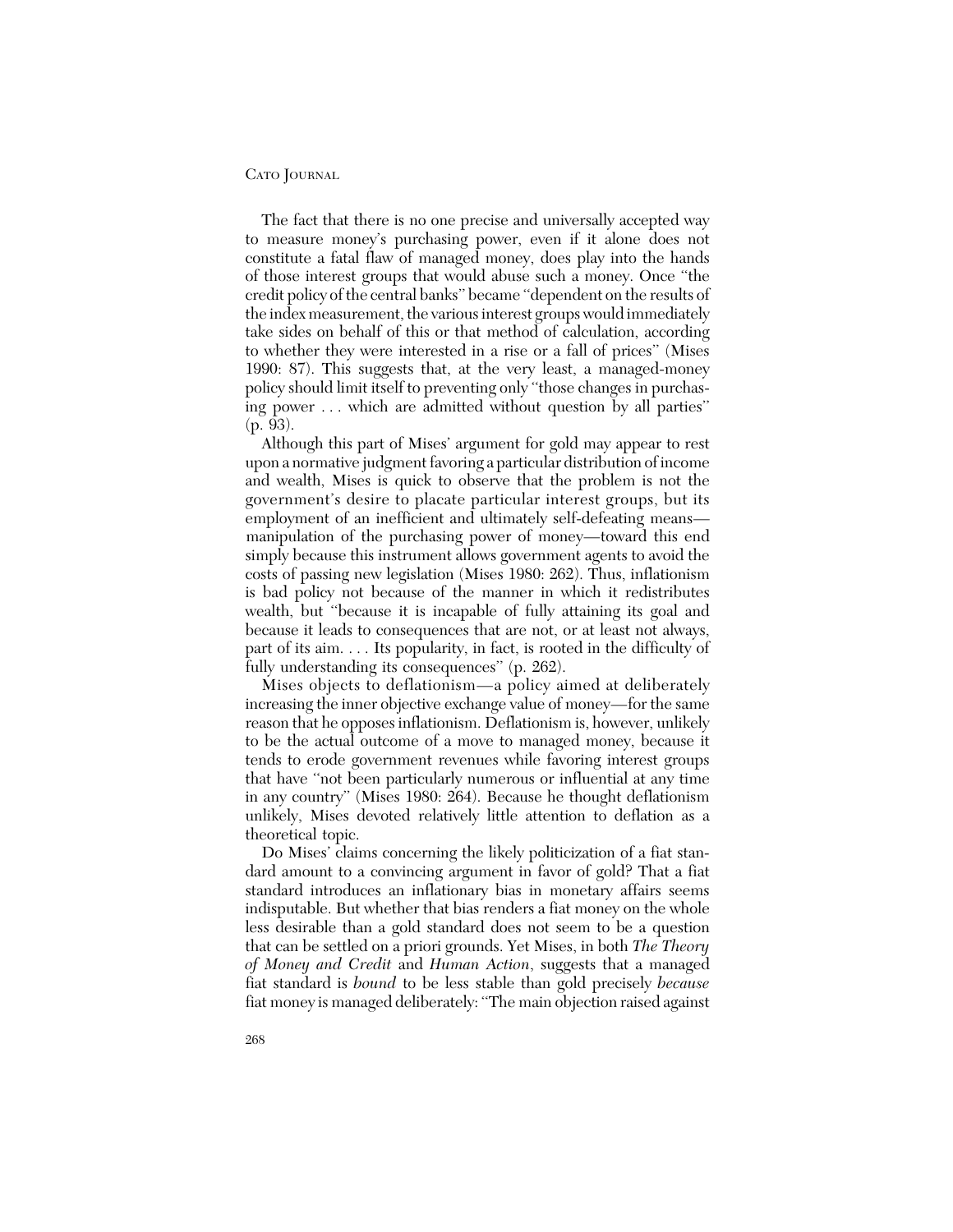the gold standard is that it makes operative in the determination of prices a factor which no government can control—the vicissitudes of gold production'' (Mises 1966: 473). But freedom from political control "is not a defect of the gold standard; it is its main excellence.... The gold standard removes the determination of cash-induced changes in purchasing power from the political arena [and thereby] checks largescale inflationary ventures on the part of governments'' (pp. 474–75).

A managed fiat standard, on the other hand, derives its popular support not from its ability to achieve in practice the first-best outcome of a money of stable inner objective exchange value, but from the fact that it alone is perceived as being capable *in principle* of fulfilling not only the aforementioned ideal, but also other, often conflicting, desires of various special interest groups.

In defending gold against the more politically popular alternative of a managed fiat money Mises implicitly employs something like a Rawlsian ''veil of ignorance'' argument. It makes sense to advocate fiat money if one belongs to a particular interest group that can benefit from inflationism or deflationism and if that interest group is part of a politically successful coalition. On the other hand, if one were forced to choose a monetary standard before knowing one's place in society, one would opt not for a potentially ''perfect'' fiat money, but for the more ''accidental'' consequences of a money ''independent of deliberate human intervention'' (Mises 1990: 90; 1980: 270).

It is from this point of view—the view from behind the veil of ignorance—that the pre-World War I gold standard can be said to have "functioned on the whole satisfactorily." Although that standard ''did not secure the unattainable ideal of a money with an invariable [inner] objective exchange value ... it did preserve the monetary system from the influence of governments and changing policies'' (Mises 1966: 430).

The problem with Mises' argument is that it confuses the ignorance induced by donning a Rawlsian veil with ignorance *tout court*. In order to choose a gold standard over fiat money, the man behind the veil must know, not only that a fiat standard is likely to be deliberately manipulated in a manner that may be contrary to his self-interest, but also that the vicissitudes of gold, however unplanned, will not harm his interests even further. The argument for gold cannot, in other words, proceed on entirely a priori grounds, but must be empirically grounded—and this means in practice that it must be grounded at least in part in the sort of statistical evidence Mises disdains. It is not sufficient simply to list the shortcomings of fiat money and then declare gold the winner. The gold standard must be shown to be, first of all, a potentially credible arrangement and, second, an arrange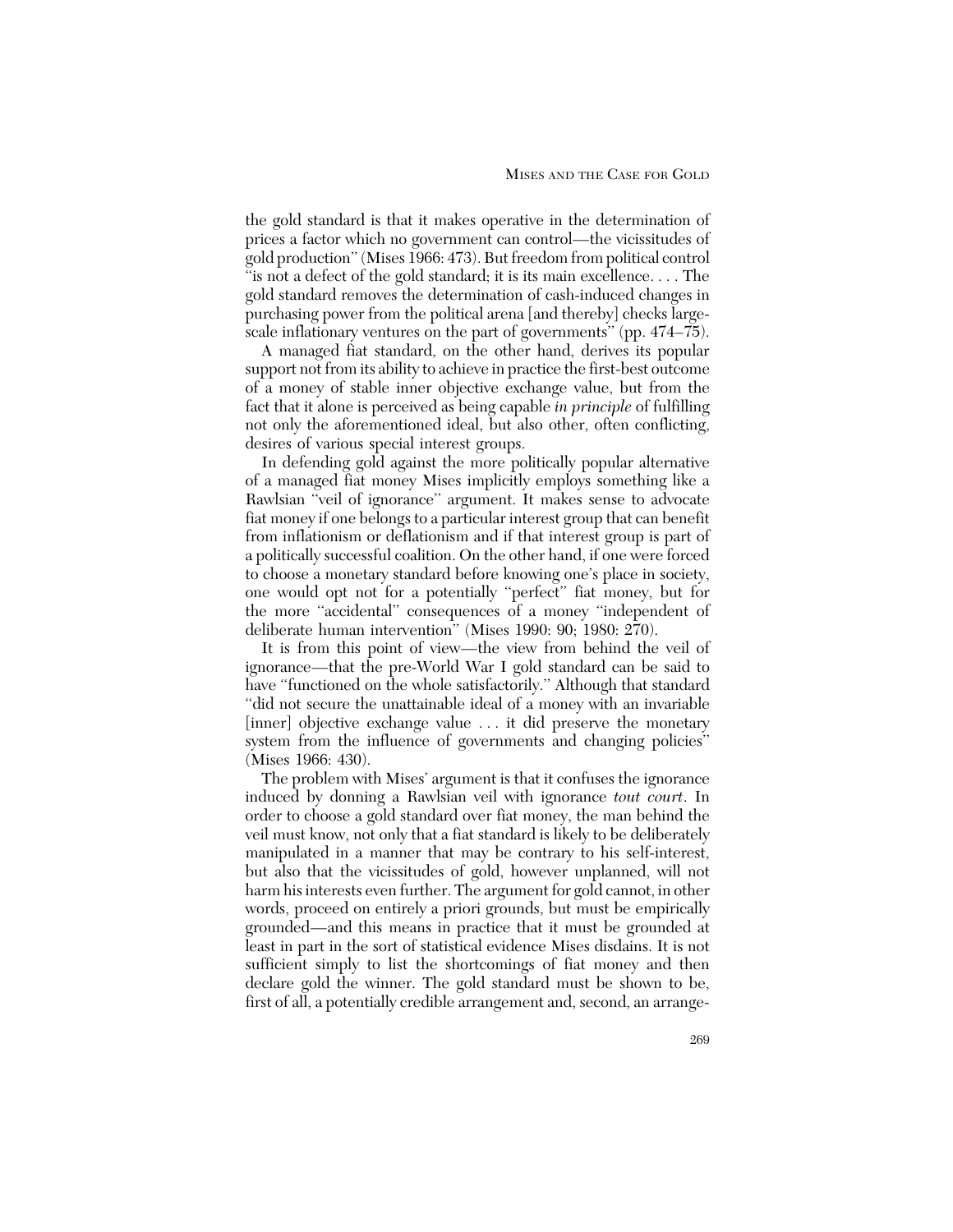CATO JOURNAL

ment that, once in place, is relatively successful at stabilizing money's purchasing power.

The lack of any sufficient a priori grounds for preferring gold to a managed fiat money becomes especially evident if one allows, as Mises does at one point (1990: 94), that a fiat money might be managed so as to prevent only those changes in purchasing power that have ''been ascertained over a considerable period with such unquestionable certainty that no one can dispute'' them. In such a case, the purchasing power of money would be allowed to vary between upper and lower estimates that would move further apart as time passed. But more dramatic fluctuations in purchasing power would be resisted, because political pressure groups would not be able to justify them scientifically. Despite its evident crudeness, it is not clear why such a limited stabilization scheme would be worse than a gold standard. Indeed, there might be grounds for preferring it to the classical gold standard, since the latter did (according to Mises) allow even ''obvious'' purchasing-power movements to occur, like the deflationary movements of the last quarter of the 19th century.

Mises' public-choice argument against fiat money thus appears to be seriously undermined by his insistence upon the impossibility of assessing alternative monetary regimes according to their statistical performance. If price indexes are as unreliable as Mises claims, so that the only certain knowledge we have of changes in money's purchasing power is knowledge about those changes that are ''admitted without question by all parties'' and evident in *all* credible price indexes (Mises 1990: 93), then monetary management must limit itself to avoiding only such obvious price movements if money is not to become a plaything of politics. Evidently, the result would be a very crude form of managed money. Yet, crude as it might be, there would seem to be no grounds whatsoever for claiming that such a money would be worse than a pure gold standard. On the contrary, the gold standard, in its classical, gold-coin form, was ''admitted by all parties'' to have sponsored secular deflation—the kind of deflation that even a crudely managed fiat money might have avoided.

# Making the Case for Gold

In insisting that a managed fiat money must become a plaything of politics, Mises hinted at the true advantage of a gold standard. A gold standard regime may in fact be more robust—less subject to sudden abandonment—than any rule-bound fiat regime. The reason for this, never articulated by Mises, has to do with the differing nature of enforcement mechanisms under gold and fiat regimes. Under the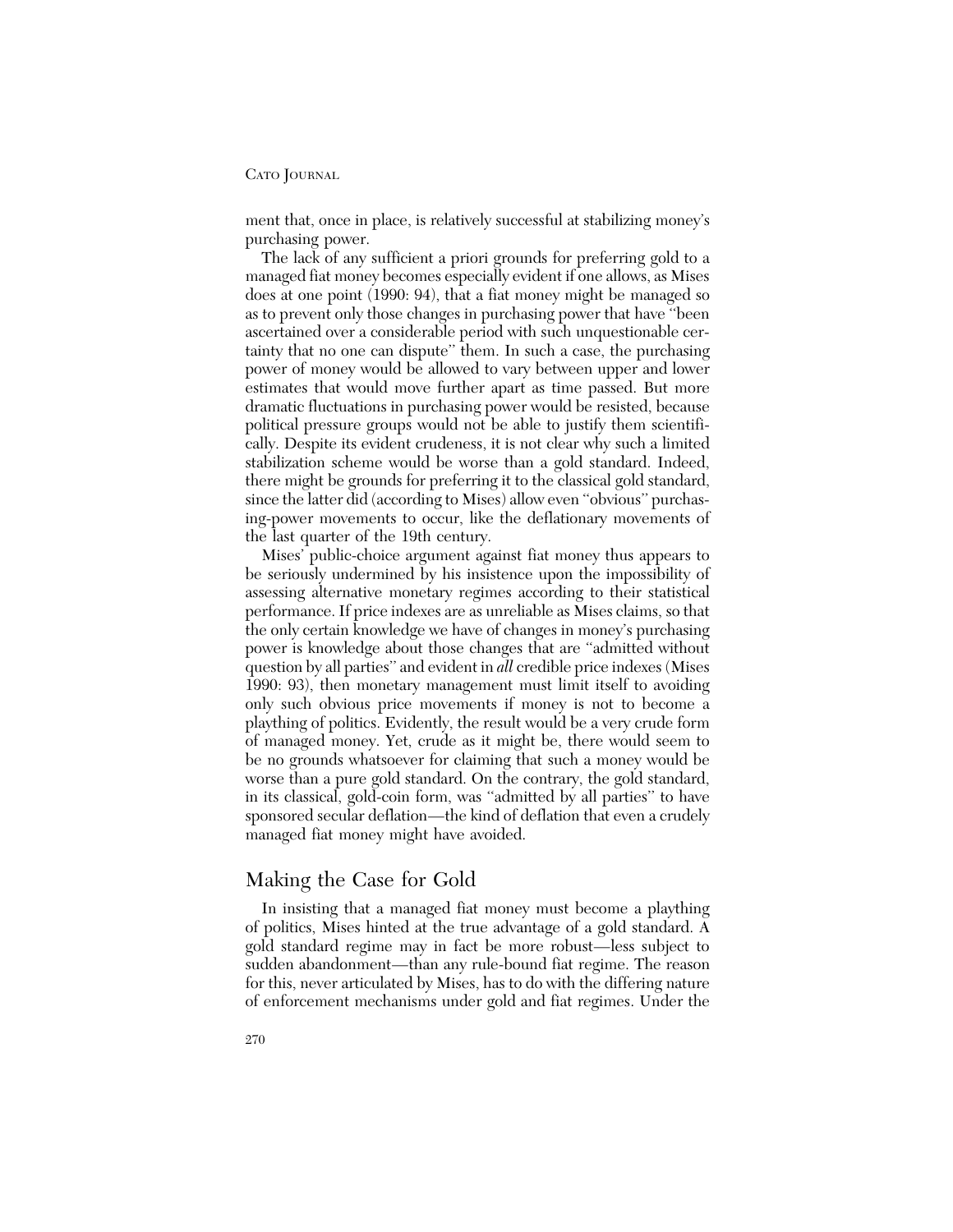classical gold standard, paper bank notes embodied enforceable redemption contracts: their issuers were bound by the laws of contract to honor their promises to noteholders. Government monetary authorities that promise to stabilize the value of their fiat moneys operate under no similar contractual constraints: their ''promises'' are mere pledges, lacking the force of law. Because they incur costs that are low relative to the benefits they may derive from reneging on their promises, fiat-money–issuing institutions are more easily tempted to renounce their promises, that is, to disobey rules. Their immunity from prosecution by those holding their ''liabilities'' allows them to switch regimes with relative impunity, and this fact undermines the credibility of their commitments.

Although the classical gold standard only crudely approximated a rule for stabilizing money's inner objective exchange value, that standard had the advantage of being more strictly enforced and therefore more credible than later fiat regimes. Michael Bordo and Finn Kydland (1996) argue that the gold standard involved a credible commitment to return to a former parity following suspension, which served to lower expected and actual wartime inflation rates. Importantly, their claims are borne out by statistical evidence, which suggests that, although the classical (pre-1914) gold-standard era may have involved greater short-run price level variability than post-World War II arrangements, it also provided greater long-term price level stability, avoiding *persistent* inflation (Bordo 1993). In general, institutions that promised to obey the rules of the gold standard kept their promises. The lack of complete consistency of these promises with the goal of a stable inner objective exchange value of money was, to an important extent, compensated for by the fact that the promises were generally adhered to. Under fiat money, in contrast, a promise can be made that is more strictly in keeping with a stable inner objective exchange value of money; but this advantage is of little value because the promise is likely to be broken.

Commitments to uphold the classical gold standard were credible, not on account of any special attribute of gold itself, but because the institutions responsible for making the commitment were often private entities instead of being public or semipublic ones enjoying a kind of sovereign immunity from legal sanctions generally applicable to defaulting creditors. Under this interpretation, a completely free banking system, where no bank enjoys special government privileges or immunities, would be most likely to stick to its commitments. Thus, Mises' preference for free banking complements well his preference for a gold standard. Unfortunately, Mises himself, although he did emphasize the advantages of free banking in regulating the money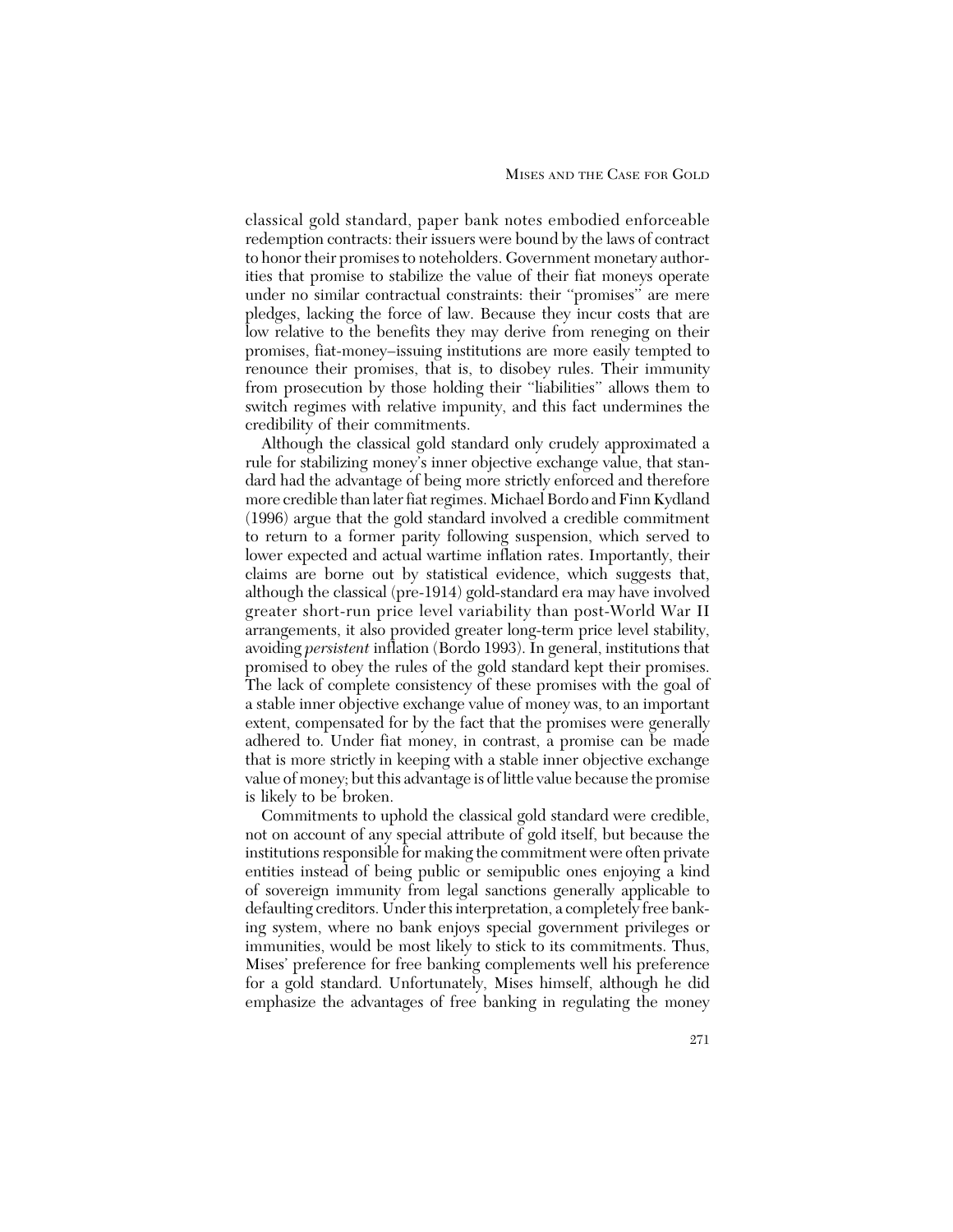#### CATO JOURNAL

stock, did not explain the bearing of limited state involvement in banking upon the credibility of a convertible monetary regime.

#### Conclusion

Although I find Mises' own arguments in defense of gold unsatisfactory, I have tried to suggest how an extension of those arguments could make for a more convincing defense of gold. This defense cannot, however, be sustained on purely theoretical grounds. Ultimately the merits of gold must be assessed in light of empirical (and statistical) evidence comparing the gold standard's performance with that of historical fiat standards.

## References

- Bordo, M.D. (1993) ''The Gold Standard, Bretton Woods, and Other Monetary Regimes: A Historical Appraisal.'' Federal Reserve Bank of St. Louis *Review* 75(2) (March/April): 123–91.
- Bordo, M.D., and Kydland, F. (1996) ''The Gold Standard as a Commitment Mechanism.'' In T. Bayoumi, B. Eichengreen, and M.P. Taylor (eds.) *Modern Perspectives on the Gold Standard*. Cambridge: Cambridge University Press.
- Mises, L. von (1966) *Human Action: A Treatise on Economics*. 3rd ed. Chicago: Henry Regnery.
- Mises, L. von (1978) ''Monetary Stabilization and Cyclical Policy.'' In von Mises, *On the Manipulation of Money and Credit*, 57–171. Translated by B. Bien Greaves. Dobbs Ferry, N.Y.: Free Market Books.
- Mises, L. von (1980) *The Theory of Money and Credit*. Translated by H.E. Batson. Indianapolis: Liberty Classics.
- Mises, L. von (1990) ''The Suitability of Methods of Ascertaining Changes in Purchasing Power for the Guidance of International Currency and Banking Policy.'' In R.M. Ebeling (ed.) *Money, Method, and the Market Process: Essays by Ludwig von Mises*, 78–95. Norwell, Mass.: Kluwer Academic Publishers.
- Rothbard, M. (1974) *The Case for a 100 Percent Gold Dollar*. Washington, D.C.: Libertarian Press.
- Sennholz, H. (1975) *Gold Is Money*. Westport, Conn.: Greenwood Press.
- White, L.H. (1992) ''Mises on Free Banking and Fractional Reserves.'' In J.W. Robbins and M. Spangler (eds.) *A Man of Principle: Essays in Honor of Hans F. Sennholz*, 517–33. Grove City, Pa.: Grove City College Press.
- White, L.H. (1999) *The Theory of Monetary Institutions*. Malden, Mass.: Blackwell.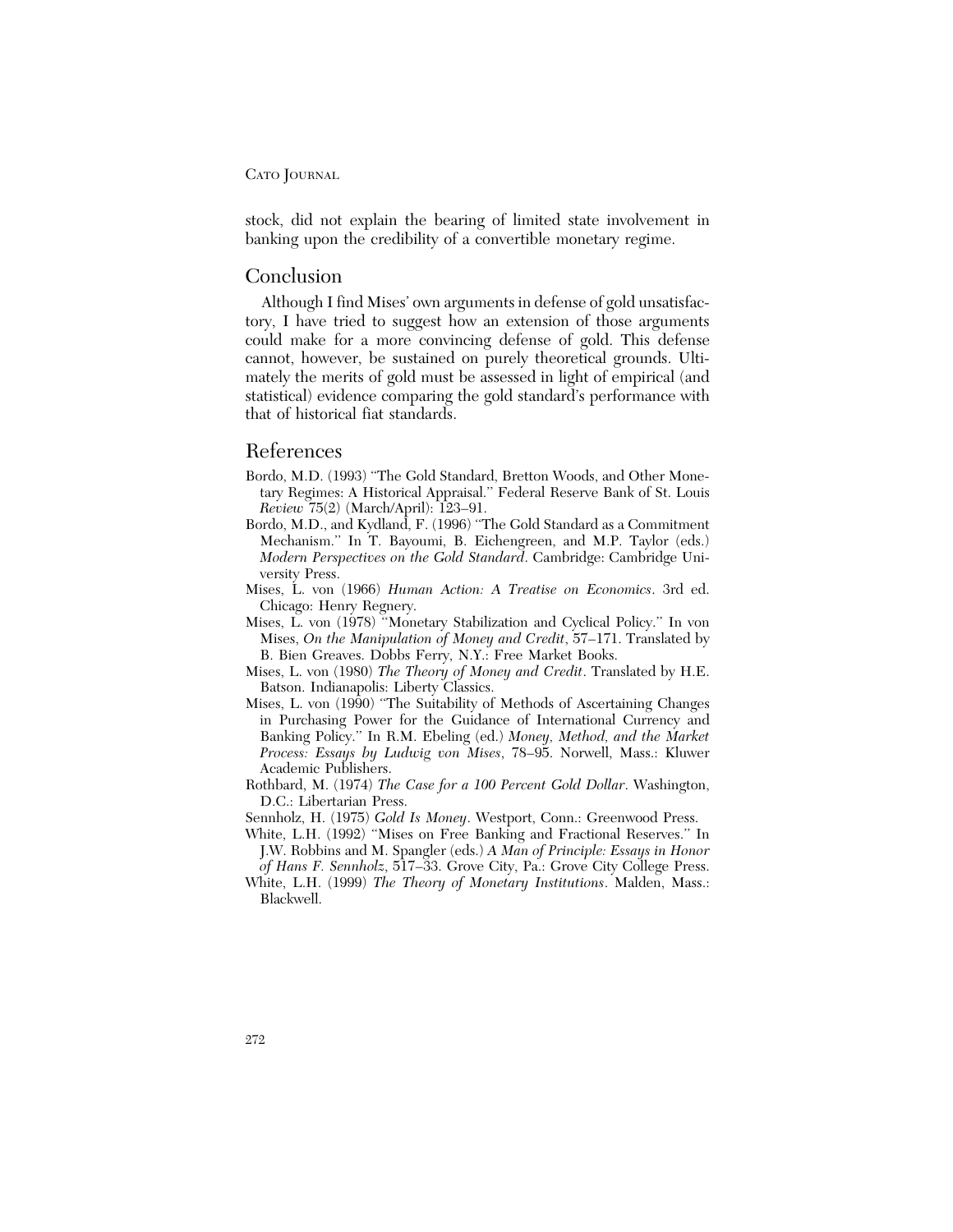# LUDWIG VON MISES AND PRICE INDEXES *Richard H. Timberlake*

George Selgin's paper on Ludwig von Mises' monetary theory and Mises' advocacy of a gold standard is instructive and timely. Selgin emphasizes the ''tension'' between Mises' theory of money—particularly what Mises rejected in the way of a price level concept and price indexes—and his advocacy of a gold standard. Selgin concludes by showing that Mises' case for a gold standard is compatible with the favorable view he gave to free banking, and logically should have been married to it.

Treating Mises' writings critically and professionally has been difficult in the past.<sup>1</sup> His insistence on deductive reasoning as the exclusive means to truth not only violated scientific norms that routinely include inductive reasoning from empirical data, it also cut him off from many of his contemporaries in dealing with current issues. By contending that only individual preferences determine values, Mises carried the principle of subjectivism beyond its rational limit.

Perhaps Mises' attitude was defensible when his economic career was just starting because in that era data collections, time series, and statistical methods for dealing with them were crude and incomplete. Consequently, Mises may have felt justified in rejecting price indexes (inverted) as legitimate measures of money's value. He regarded money prices as an indispensable means for valuing economic goods and services. However, since he presumed that money prices—''objective exchange values''—were exclusively the result of subjective utilities, he could not accept an objective statistical construction of a general price level (Mises 1978: 62). A price index was an unacceptable means to "measure" an unmeasurable quantum.

*Cato Journal*, Vol. 19, No 2 (Fall 1999). Copyright © Cato Institute. All rights reserved. Richard Timberlake is Professor of Economics Emeritus at the University of Georgia.

<sup>1</sup> Austrian economists too often and too uncharitably have bristled at any criticism that their mentor, Mises, could have been less than omniscient. For good reason, a creative scholar who errs is more believable than one whom his followers regard as inviolate.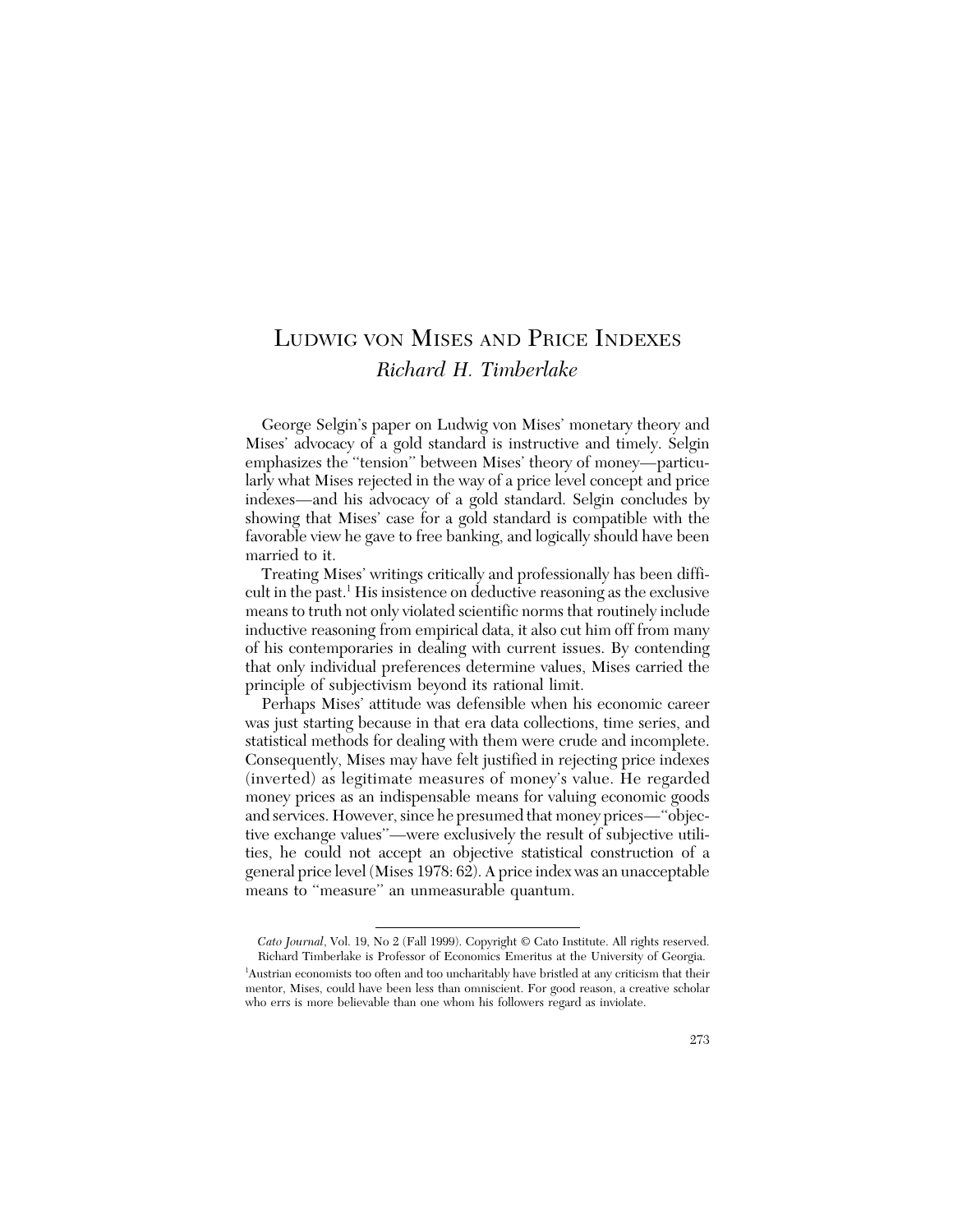### The Austrian Principle of Money

Selgin traces Mises' argument in deriving what might be labeled the Austrian Principle of Money: ''Every variation in the quantity of money,'' Mises wrote, ''introduces a dynamic factor into the static economic system.'' When the stock of money changes, even if money is gold, the circumstances of the situation inevitably result in relative price changes, and in wealth and income changes (Mises 1978: 62). Money to Mises was not neutral under any conditions, not even in thought experiments.

Mises' conclusions about price indexes and the Quantity Theory of Money are in sharp contrast to those of Irving Fisher, an earlier contemporary of Mises (14 years older). Fisher also recognized the impossibility of measuring subjective utilities. However, to Fisher the unmeasurability of utility was a good reason to use a price index as a guide to ''corrections in the monetary standard,'' that is, the ''compensated dollar.'' By this means the quantity of gold defining the gold dollar would be increased or decreased to keep a general price index from fluctuating unduly due to the vicissitudes of gold production (Fisher 1911: 22, 248–50). At the time Fisher made this proposal, world gold production was generating a mild gold inflation.

Fisher was acutely aware of the fact that without the concept of a price index, the distinction between relative prices and the value of money is almost opaque. "Individual [real] prices," Fisher (1911: 175) observed, ''cannot be fully determined by supply and demand, money cost of production, etc., without surreptitiously introducing the price level itself.''

Selgin notes Mises' refusal to use a price index at the same time that he (Mises) denounced statist inflationary policies and championed the gold standard. ''It is hard to see,'' Selgin argues, ''how Mises could have based these claims [concerning money's purchasing power] on anything other than summary price statistics.''

Throughout his discussions of monetary policies and episodes of price level changes, one gets the impression that Mises is advising his readers not to do as he does—use an implicit price index to evaluate monetary phenomena—but to do as he says and avoid such devices. Apparently he felt that a price index in the hands of the unwashed would lead to the excessive political interventionism that he rightfully deplored. However, Selgin shows that the failure to admit the qualified use of a price index made Mises' plea for a gold standard unsound and unconvincing.

With the demise of metallic standards, all existing media became nominal—that is, fiat legal-tender moneys issued by central banks.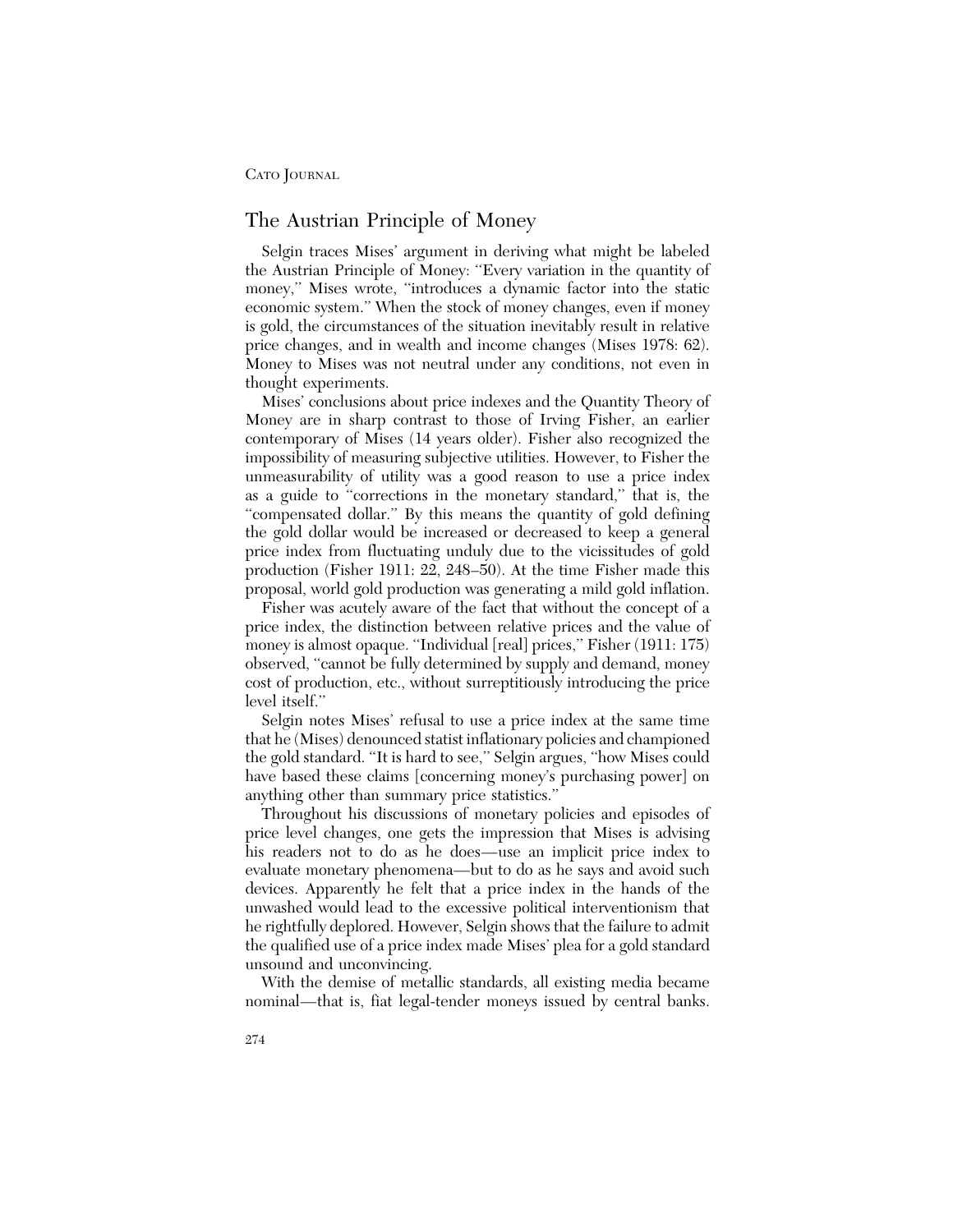Nevertheless, fiat or not, legal tender or not, paper notes or bank demand deposits, contemporary money is also real because it will buy real things. However, to cross the intellectual bridge from nominal fiat money, which is itself worthless, to the real things that a unit of fiat money will buy requires a statistical apparatus.

Price indexes are such devices. No index can ever be perfect, as Mises insisted and as all economists admit. However, it seems a vain subtlety to insist that a price index (inverted) is not an acceptable approximation of the value of money just because it is not ''perfect.'' It says that the bridge from nominal to real money is impossible to build.2 Yet, Mises and many Austrian economists, including the late Murray Rothbard, found that they had to use an implicit price index concept in order to write anything meaningful about the paper money inflations of the 20th century.

#### The Austrians' Misinterpretation of the Great Depression

Their unsympathetic view of price indexes is largely responsible for the Austrians' continuing and intransigent misinterpretation of the Great Contraction and Great Depression of the 1930s. Selgin cites Mises' passing remark that ''*the fall in prices* [emphasis mine] during the last five years [1929–34] is not the fault of the gold standard, but the inevitable and ineluctable consequence of the expansion of credit [during the 1920s].''

Mises' principal disciple, the late Murray Rothbard, taking his cue from Mises, wrote extensively on this episode (see especially Rothbard 1963: 87). Rothbard argued that the Federal Reserve banks of the 1920s initiated an ''inflation,'' even though the price indexes of the time fell slightly. He then extrapolated this ''inflation,'' which he defined as ''any increase in the stock of money not . . . covered by an increase in gold,'' into the argument that the stock of money in the 1920s was excessive (Rothbard 1963: 88). Had Rothbard used a price index to examine the monetary data of the 1920s, which because of his fealty to Mises he would not do, he would have realized that a mild deflation rather than an inflation marked the period. He then could have correctly interpreted the Federal Reserve System's subsequent deflationary policy for the disaster it was (see Timberlake 1999).

# A Constitutional Gold Standard and Free Banking

Selgin claims that Mises' eloquent advocacy of free banking logically complemented his case for a gold standard. In arguing this position,

<sup>2</sup> Mises' ''Regression Theorem,'' even though valid, does not serve this purpose.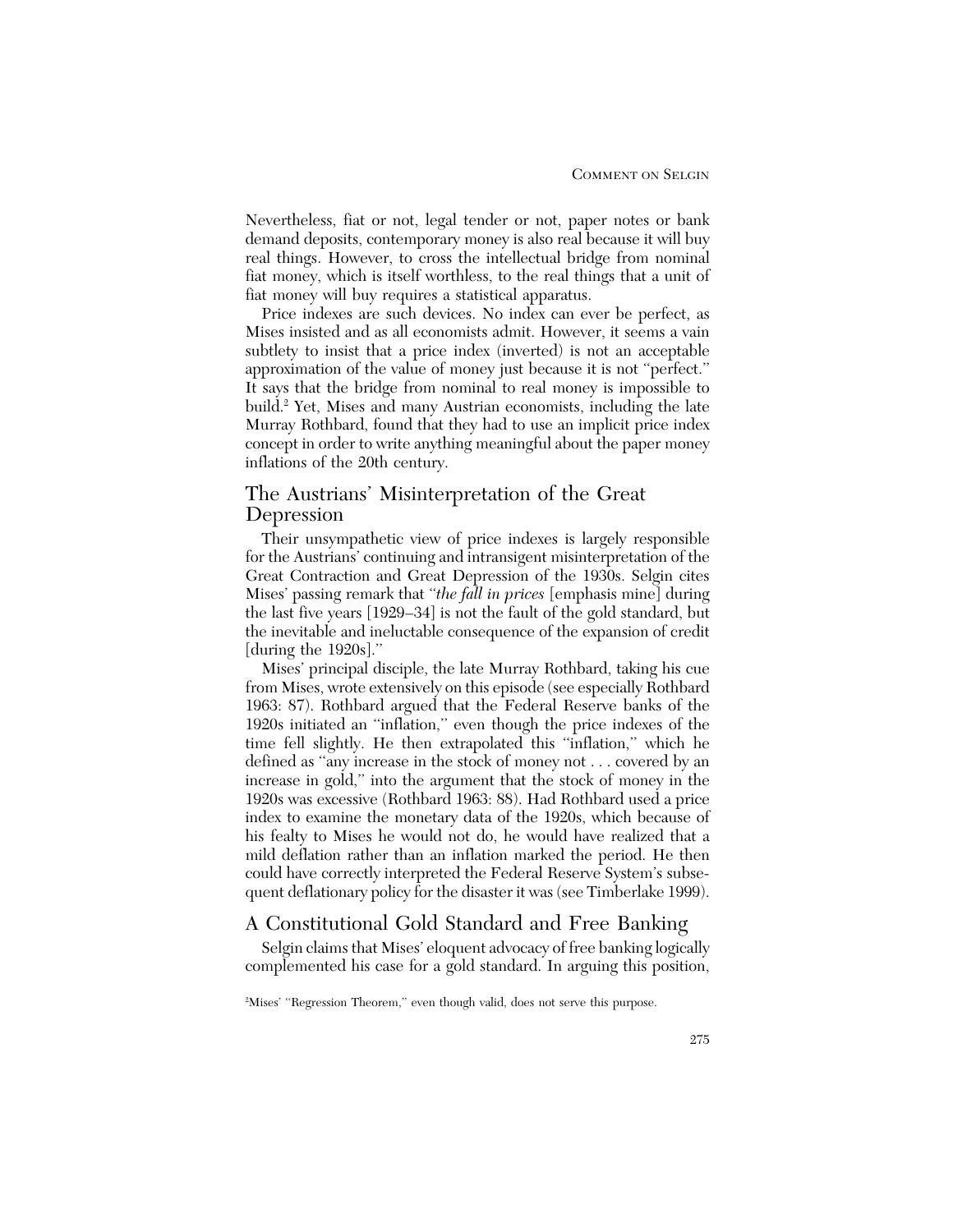Selgin compares implicitly two different gold standards: (1) a Treasury or central-bank gold standard, in which most of the monetary gold is held in government vaults and serves as the basis for issues of government currency or "lawful money"; and  $(2)$  a more durable constitutional gold standard, under which private banks issue media of exchange redeemable in gold.

Under the first type of gold standard, fiscal ''emergencies,'' worldly "shocks," and unforeseen "crises" inspire the governmental "authority'' to renege capriciously on its promise to redeem its paper money with gold. Supreme Courts then legitimize the Treasury or central bank default (see Timberlake 1991). Without the authority to make their media legal tender and with the courts ready to enforce the banks' contractual obligations, private issuers of money would force each other to limit their issues prudently. Their gold reserves would be out in the open and constantly in use, moving between banks and the nonbank public in fulfillment of the banks' avowed commitments.

The complementarity of a gold standard and free banking, therefore, depends on which type of gold standard one is featuring. Even at best the Treasury or central-bank gold standards of the late 19th and early 20th centuries were all too vulnerable to governmental repudiation. Selgin's constitutional gold standard with free banking would be much more resilient.

Though Mises did not explicitly link free banking to a gold standard, he devoted five full pages of *Human Action* to a thorough analysis of the institution. ''Free banking,'' Mises claimed, ''is the only method available for the prevention of the dangers inherent in credit expansion. . . . Only free banking would have rendered the market economy secure against crises and depressions.... [T]he blunders committed by liberalism in handling the problems of banking were a deadly blow to the market economy. There was no reason whatever to abandon the principle of free enterprise in the field of banking'' (Mises 1966: 443).

Free enterprise banks, Mises argued, could not overissue either banknotes or deposits. Any amount of overissue would find banknote holders, particularly other banks, returning the notes to the issuing banks for redemption in the promised medium. ''It is a mistake,'' Mises emphasized, ''to associate with the notion of free banking a state of affairs under which everybody is free to issue banknotes and to cheat the public ad libitum. People often refer to the dictum of an anonymous American quoted by [Thomas] Tooke: 'Free trade in banking is free trade in swindling.''' However, Mises noted, ''freedom in the issuance of banknotes would have narrowed down the use of